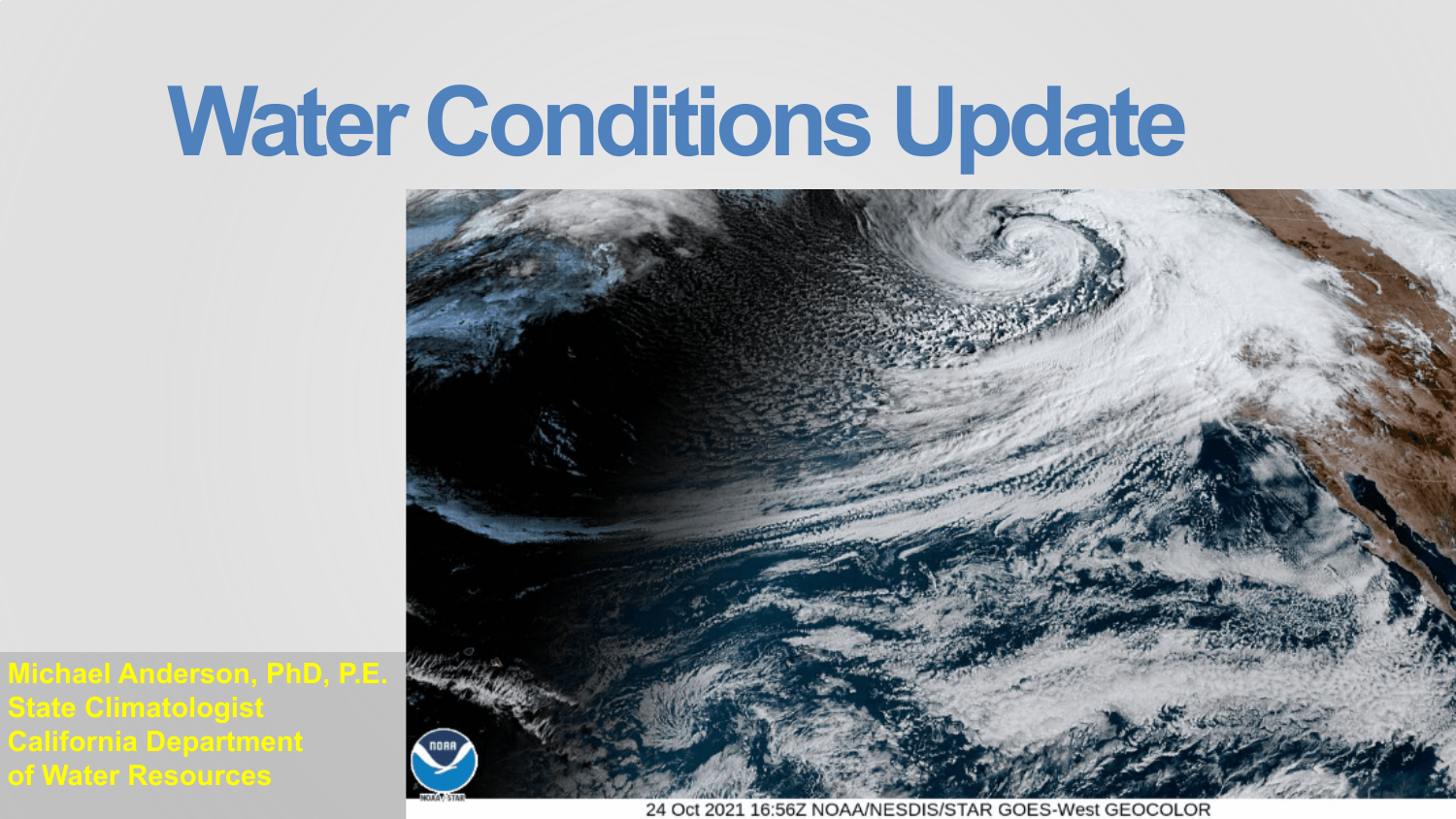# **CA Temperature and Precipitation**

**California by Climatological Regions** Temperature Percentile Ranking for October 2020 - September 2021





## **CALIFORNIA DEPARTMENT OF ATER RESOURCES**

## **California by Climatological Regions**

Precipitation Percentile Ranking for October 2020 - September 2021

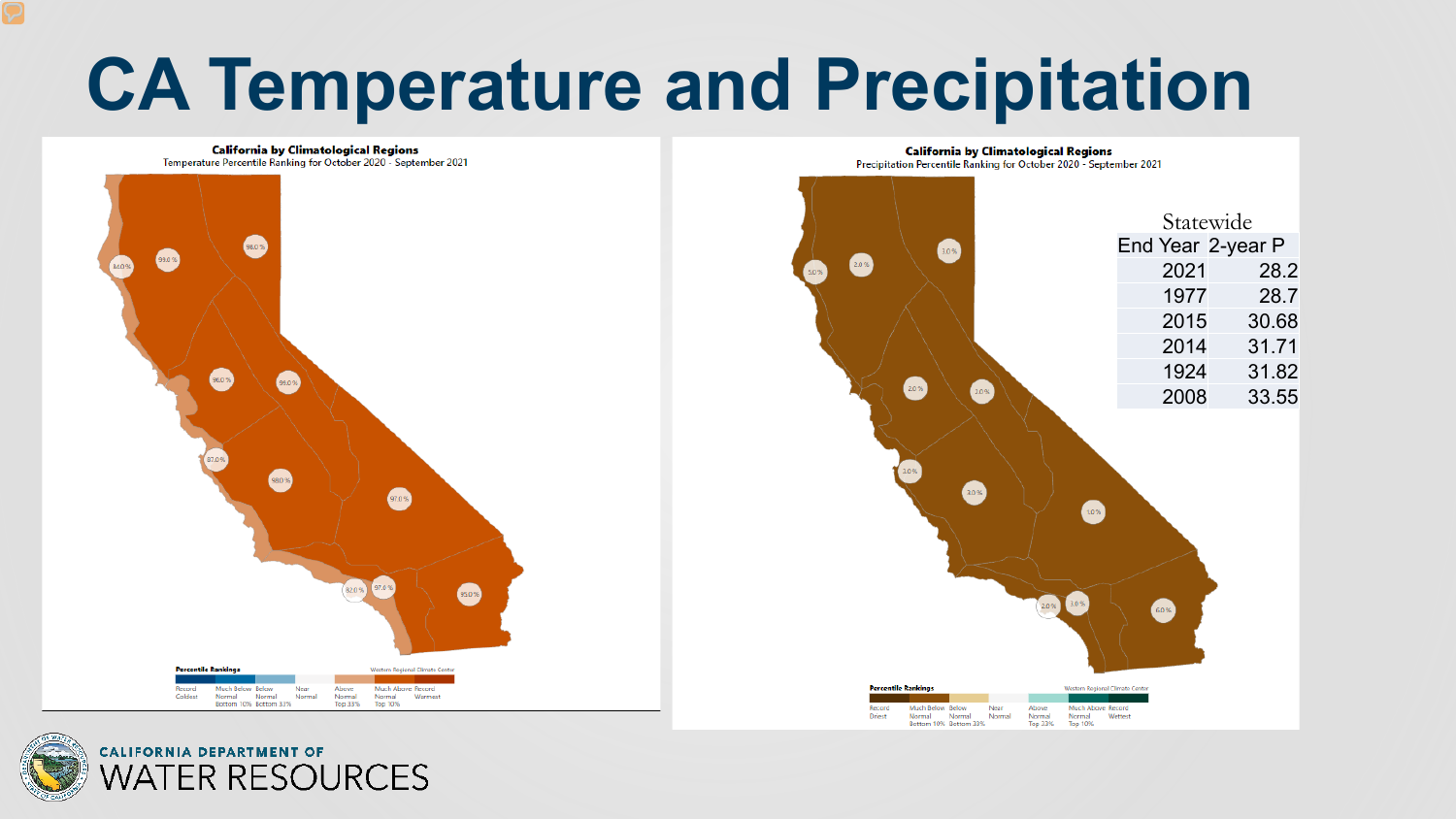# **Statewide Temperature and Precipitation**



## Average Annual Temperature (Degrees Fahrenheit)

• 20th Century • 21st Century • A Period of Record Average

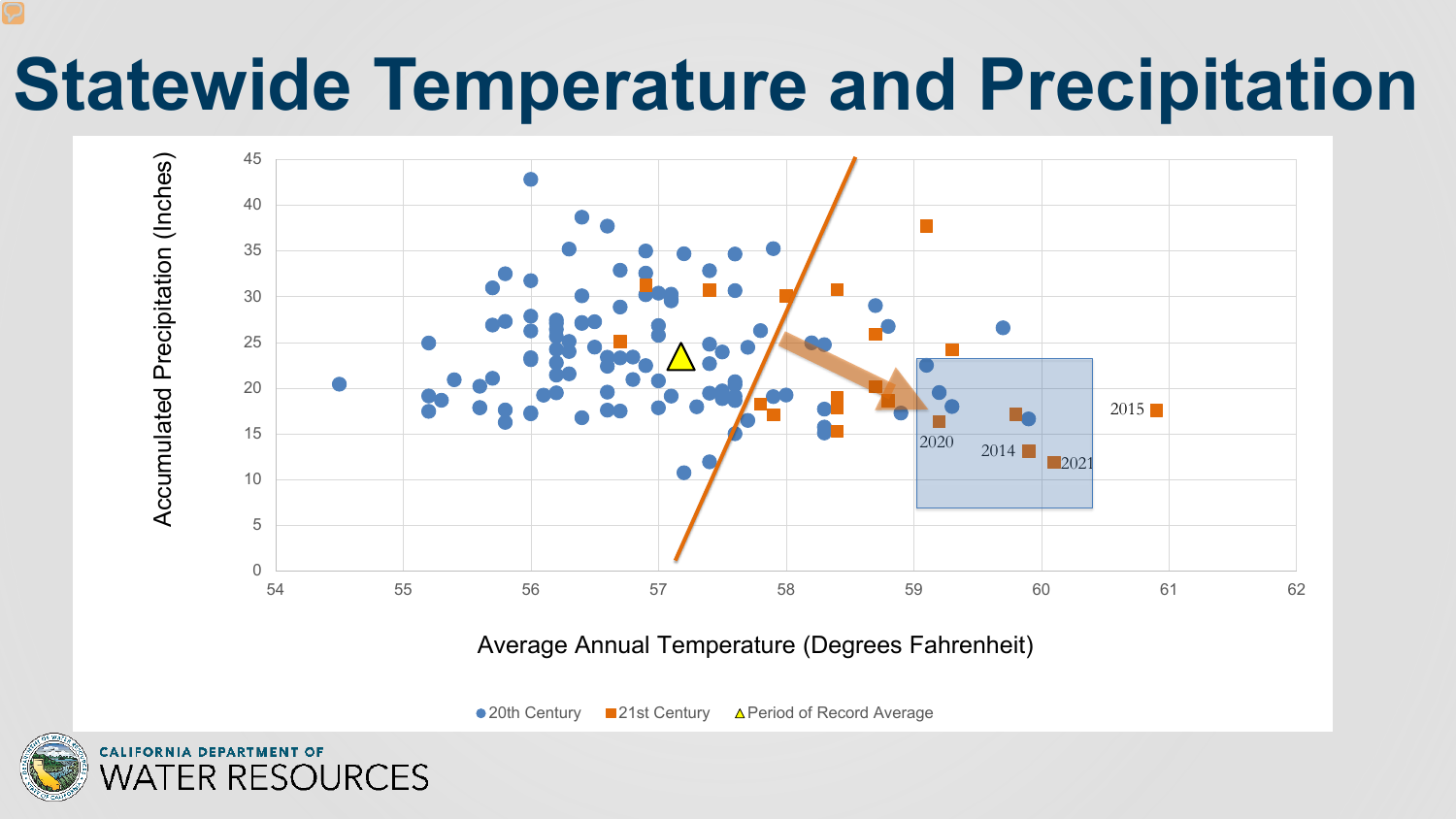

 $\bullet$  1896-2000 2001-2020  $\bullet$  2021



## **April-June Precipitation and Temperature for Sacramento Basin**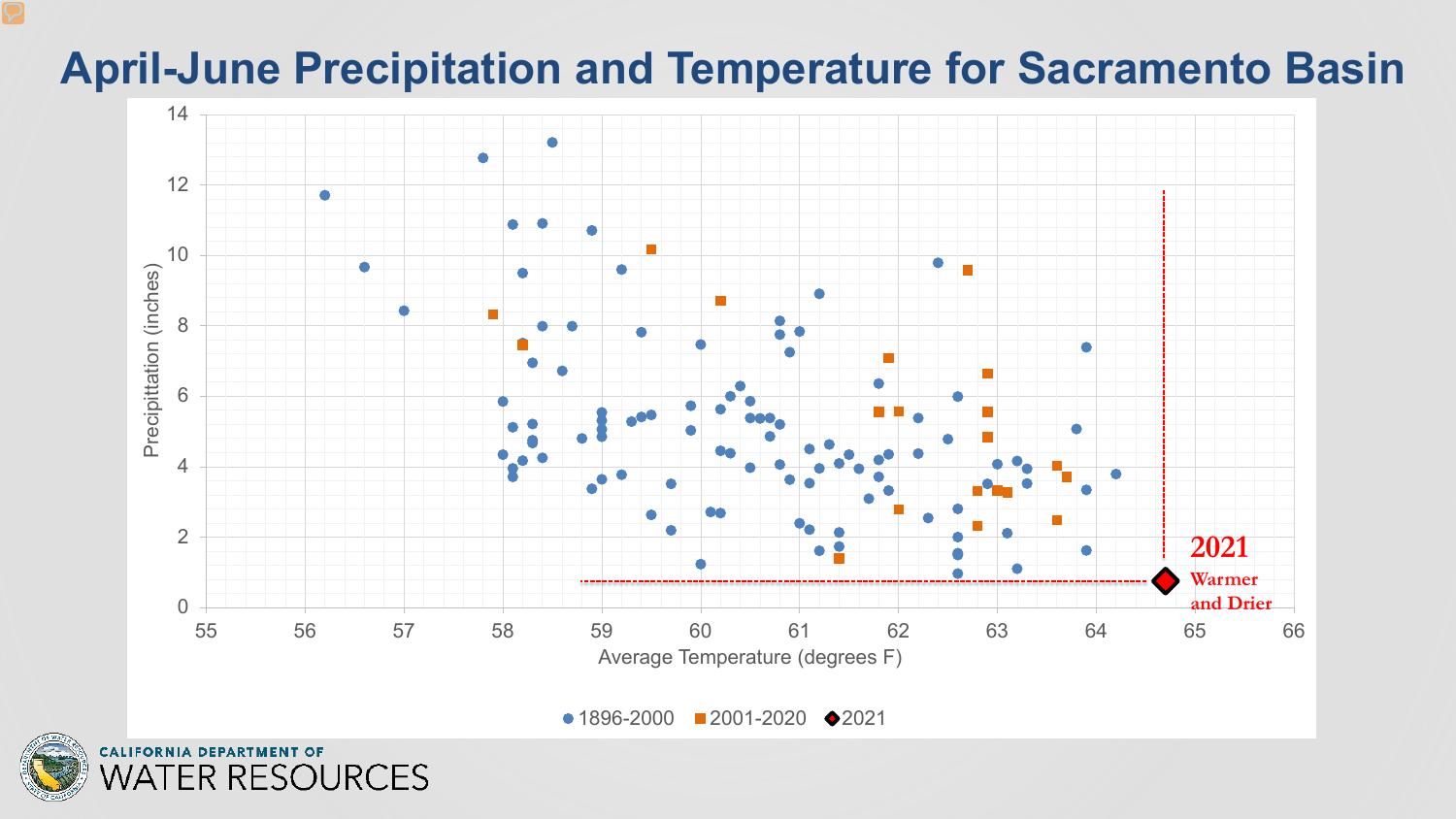# **Water Year 2021 Notes**

- Second driest year behind water year 1924 for Statewide Precipitation Total
- Second warmest year behind 2015 for Statewide Annual Mean Temperature
- Warmest/Driest Spring (Apr-June) in Sacramento Basin in observed record
- WY2020/2021 is driest 2-year period in observed record back to WY1896

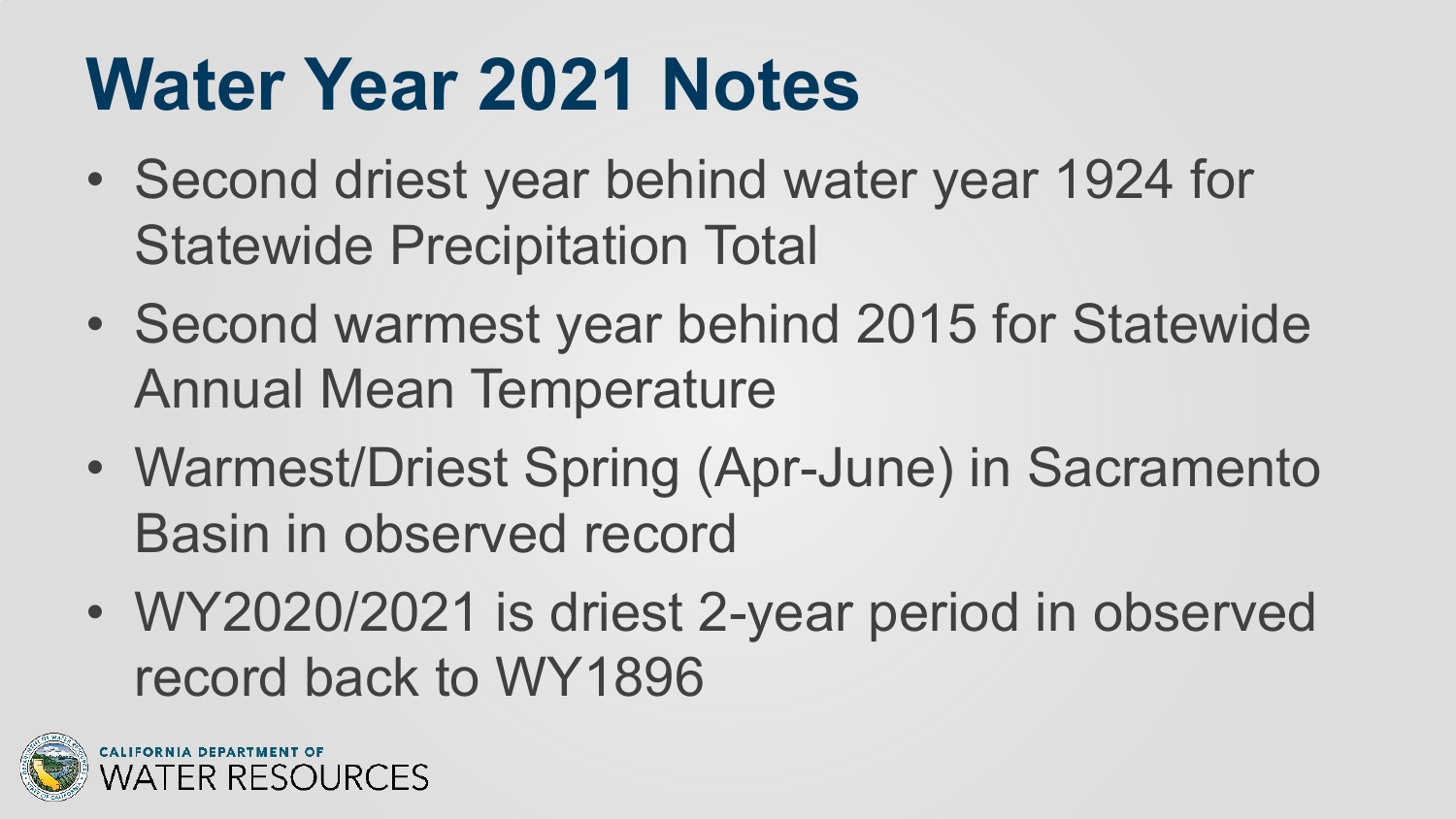## **Statewide Precipitation and Temperature for Jan/Feb**





WY2013 and WY2022 had roughly the same Oct-Dec precipitation accumulation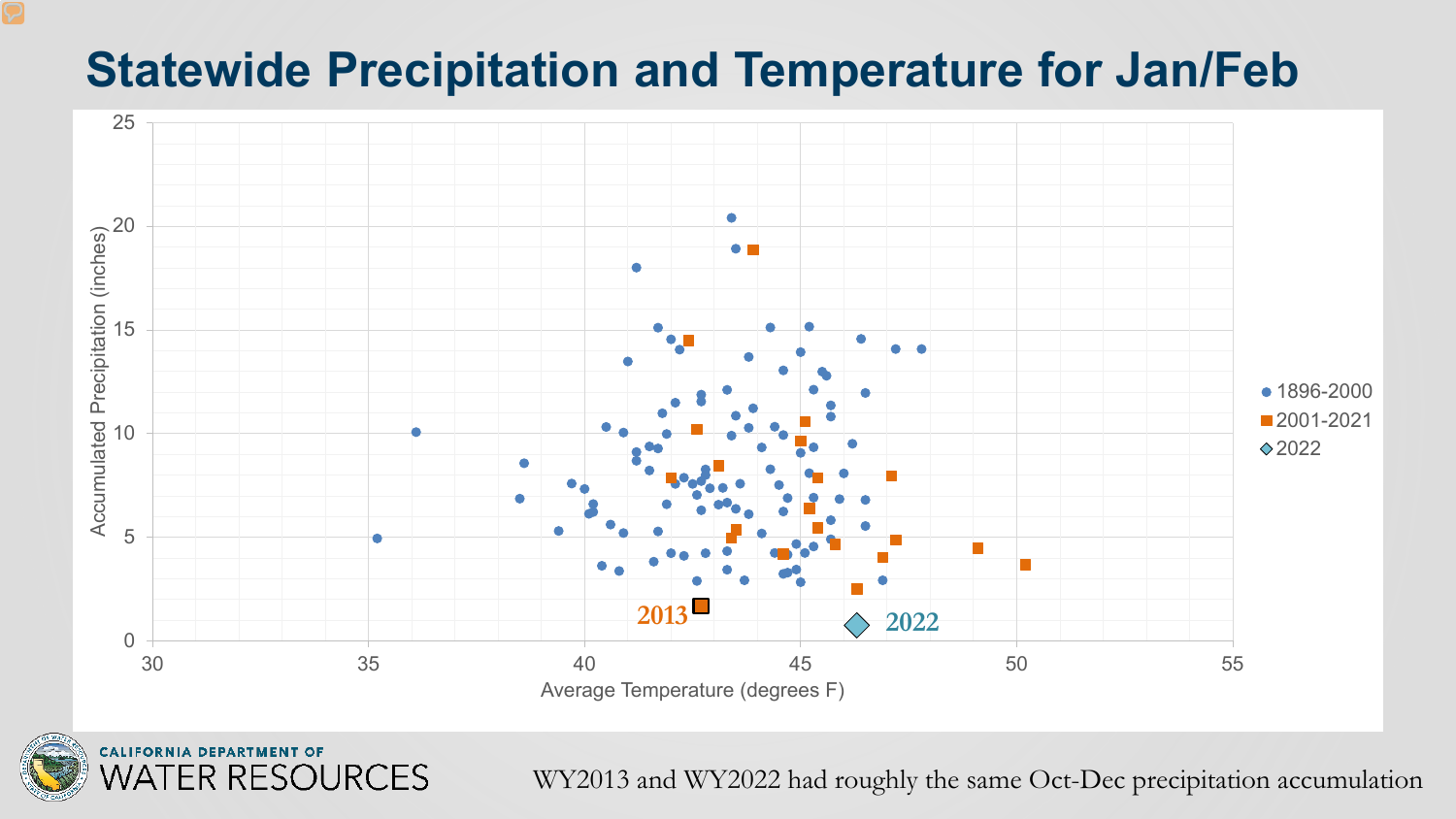## **California Water Watch - San Francisco Bay**

## **Annual Precipitation Accumulation** (period of record: 1981-current)

## San Francisco Bay as of 03/13/2022

## Download Image

Plot More Years



## Mean Temperature (period of record: 1981-current)





https://cww.water.ca.gov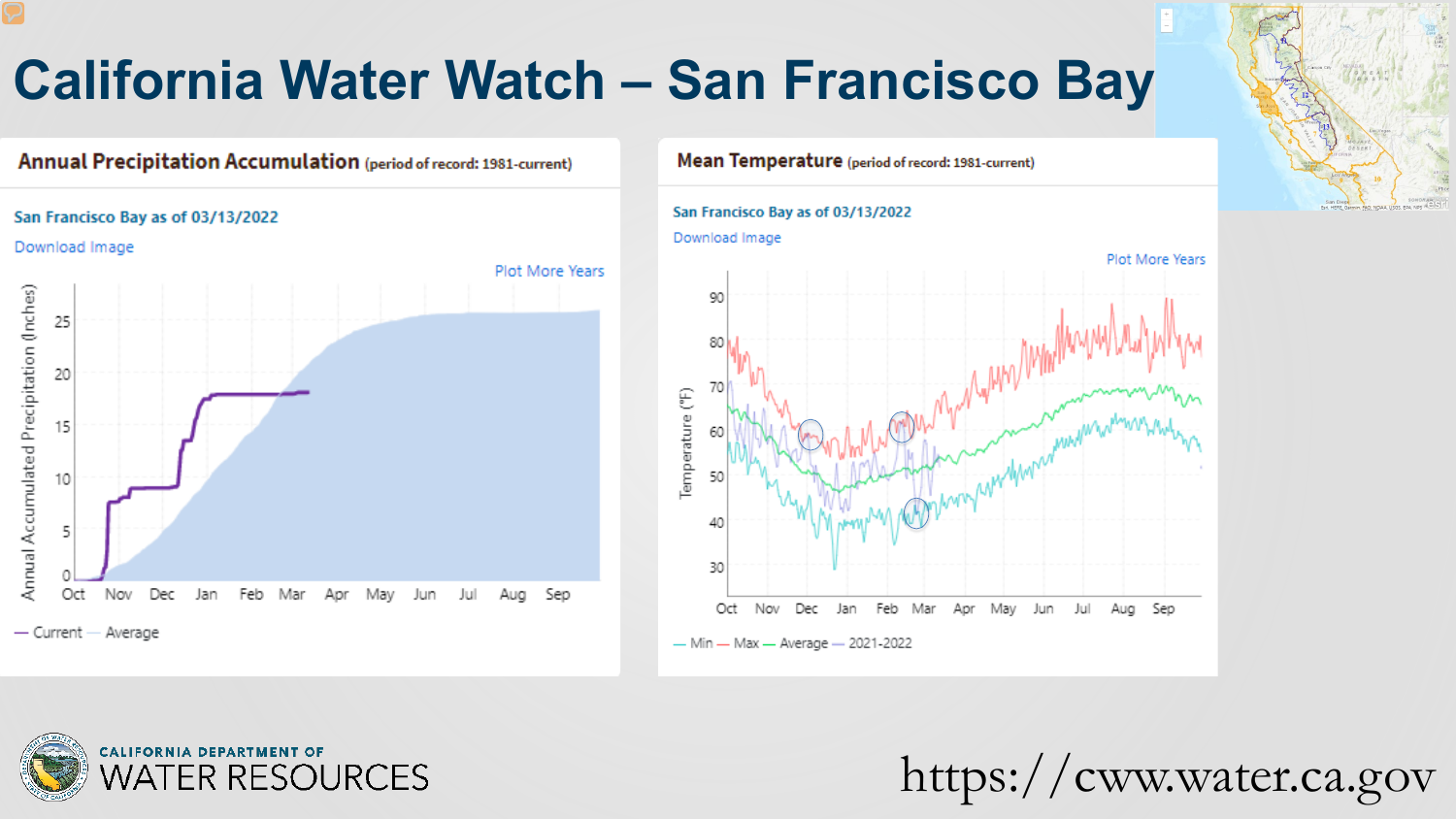# **California Water Watch – Soil Moisture**

## 3/10/22